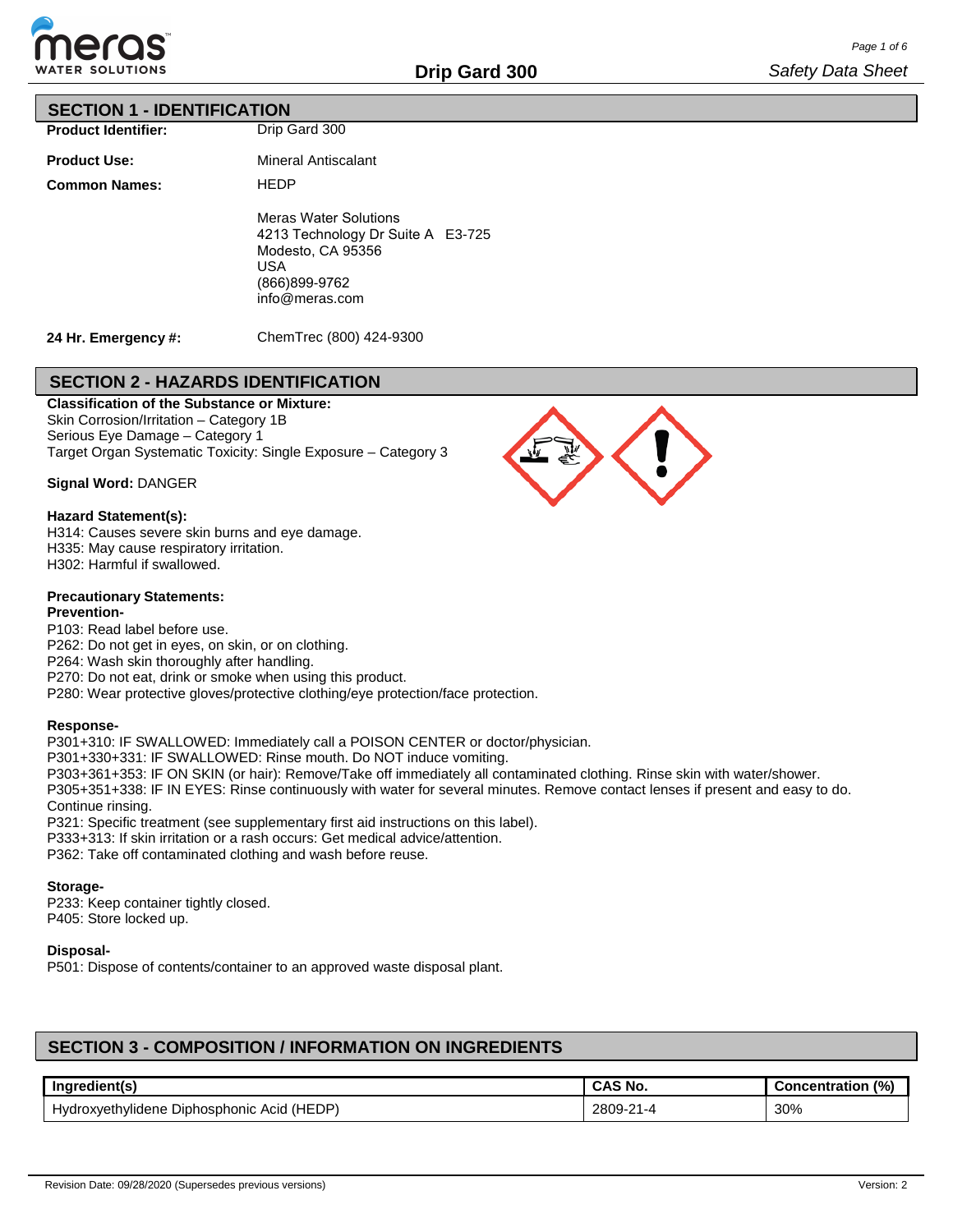

| <b>SECTION 4 - FIRST-AID MEASURES</b>                                                                  |                                                                                                                                                                                                                              |
|--------------------------------------------------------------------------------------------------------|------------------------------------------------------------------------------------------------------------------------------------------------------------------------------------------------------------------------------|
| Inhalation:                                                                                            | Give oxygen or artificial respiration if needed. If symptoms develop, move victim to fresh air. If<br>symptoms persist, obtain medical attention.                                                                            |
| <b>Skin Contact:</b>                                                                                   | Take off contaminated clothing and shoes immediately. Promptly flush skin with water several<br>minutes to ensure all chemical is removed. If reddening and/or a rash develops and/or persists,<br>obtain medical attention. |
| <b>Eve Contact:</b>                                                                                    | Flush with large amounts of water for several minutes, lifting upper and lower lids occasionally.<br>Remove contact lenses is present and easy to do so. Seek immediate medical attention.                                   |
| Ingestion:                                                                                             | Drink copious amounts of water and provide fresh air. Seek immediate medical attention.                                                                                                                                      |
| <b>Most Important Symptoms And</b><br><b>Effects, Both Acute And Delayed:</b>                          | The most important known symptoms and effects are described in the labelling (see Section 2)<br>and/or Section 11.                                                                                                           |
| <b>Indication Of Any Immediate</b><br><b>Medical Attention And Special</b><br><b>Treatment Needed:</b> | No data available.                                                                                                                                                                                                           |
| <b>SECTION 5 - FIRE-FIGHTING MEASURES</b>                                                              |                                                                                                                                                                                                                              |
| <b>Suitable Extinguishing Equipment:</b>                                                               | <b>Water Spray</b><br>Carbon Dioxide                                                                                                                                                                                         |
| <b>Special Hazards Arising From The</b><br><b>Substance Or Mixture:</b>                                | During heating, or in case of fire, poisonous gases are produced.                                                                                                                                                            |

| Use caution. See Section 7 for more information on safe handling. | <b>Special Protective Equipment And</b><br><b>Precautions For Firefighters:</b> | Firefighters should wear air-purifying respirators.                                     |
|-------------------------------------------------------------------|---------------------------------------------------------------------------------|-----------------------------------------------------------------------------------------|
|                                                                   |                                                                                 |                                                                                         |
|                                                                   |                                                                                 | See Section 8 for more information on personal protection equipment. See Section 13 for |
|                                                                   |                                                                                 | disposal information.                                                                   |

# **SECTION 6 - ACCIDENTAL RELEASE MEASURES**

| <b>Personal Precautions, Protective</b><br><b>Equipment, And Emergency</b><br><b>Procedures:</b> | Use personal protective equipment including vapor respirator.<br>Keep from contacting skin or eyes.<br>Avoid breathing vapors, mist or gas.<br>Ensure adequate ventilation.<br>Evacuate personnel to safe areas.<br>Stay upwind of spilled material.                                                                                                                                          |
|--------------------------------------------------------------------------------------------------|-----------------------------------------------------------------------------------------------------------------------------------------------------------------------------------------------------------------------------------------------------------------------------------------------------------------------------------------------------------------------------------------------|
| <b>Environmental Precautions:</b>                                                                | Prevent further release (leakage/spillage) if safe to do so.<br>Do not allow product to enter drains.<br>Do not allow to drain to environment.<br>Dilute with plenty of water.                                                                                                                                                                                                                |
| <b>Methods And Materials For</b><br><b>Containments And Cleaning Up:</b>                         | Absorb with liquid-binding material (sand, diatomite, universal binders, sawdust).<br>Absorb with pillows, pads, snakes, etc.<br>Place contaminated material into suitable, closed containers for disposal.<br>Dispose of contaminated material according to Section 13.<br>After spillage has been collected, area may be flushed with water or wet-brushed.<br>Ensure adequate ventilation. |
| <b>Reference To Other Sections:</b>                                                              | See Section 7 for information on safe handling.<br>See Section 8 for information on personal protection equipment. See Section 13 for information<br>on proper disposal.                                                                                                                                                                                                                      |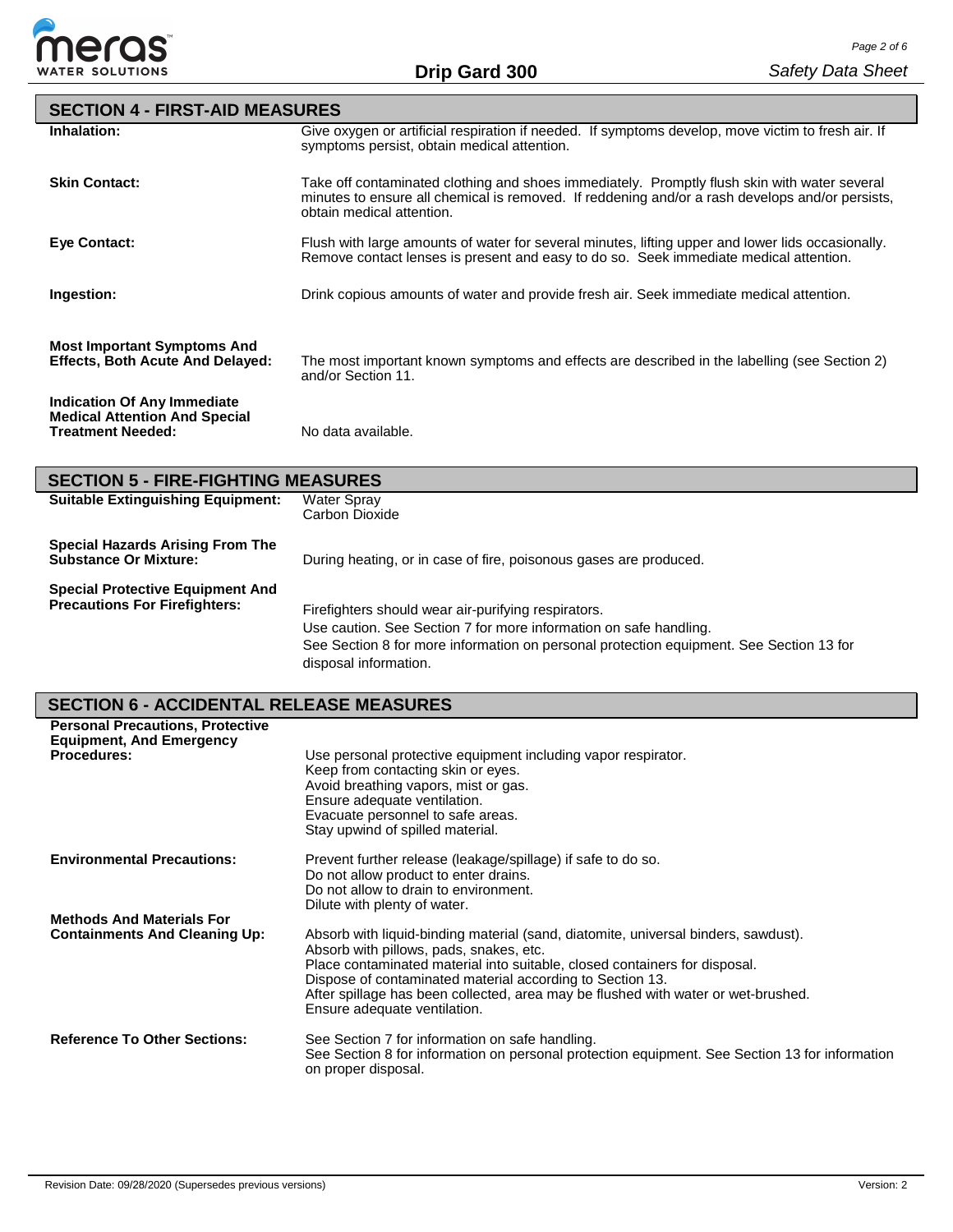

# **SECTION 7 - HANDLING AND STORAGE**

| <b>Handling Precautions:</b>   | Avoid breathing vapors or mist.<br>Avoid contact with eyes, skin, or clothing.<br>Use approved containers only.<br>Keep containers closed when not in use.<br>Do not expose containers to open flame, excessive heat, or direct sunlight.<br>Do not puncture or drop containers.<br>Handle with care and avoid spillage on the floor.<br>Keep material out of reach of children.<br>Keep material away from incompatible materials.<br>Wash thoroughly after handling.<br>Ensure adequate ventilation. |
|--------------------------------|--------------------------------------------------------------------------------------------------------------------------------------------------------------------------------------------------------------------------------------------------------------------------------------------------------------------------------------------------------------------------------------------------------------------------------------------------------------------------------------------------------|
| <b>Storage Requirements:</b>   | Keep container tightly closed.<br>Avoid inhalation of vapors or mist upon opening container.<br>Store in a well-ventilated place.<br>Do not store in direct sunlight.                                                                                                                                                                                                                                                                                                                                  |
| <b>Incompatible Materials:</b> | Store away from strong bases.                                                                                                                                                                                                                                                                                                                                                                                                                                                                          |

# **SECTION 8 - EXPOSURE CONTROLS / PERSONAL PROTECTION**

### **Exposure Limits:**

| _ _ _ _ _    |           |            |                |                    |                   |                |                              |                       |
|--------------|-----------|------------|----------------|--------------------|-------------------|----------------|------------------------------|-----------------------|
| Component(s) | CAS No.   |            | <b>OSHA</b>    |                    |                   | <b>NIOSH</b>   |                              | <b>ACGIH</b>          |
| <b>HEDP</b>  | 2809-21-4 | PEL<br>N/A | Ceiling<br>N/A | <u>STEL</u><br>N/A | <u>REL</u><br>N/A | Ceiling<br>N/A | $\tau$<br><u> '느'</u><br>N/A | <u>Ceiling</u><br>N/A |

## **Engineering Controls:**

All ventilation should be designed in accordance with OSHA standard (29 CFR 1910.94).

Use local exhaust at filling zones and where leakage and dust formation is probable. Use mechanical (general) ventilation for storage areas.

Use appropriate ventilation as required to keep Exposure Limits in Air below TLV & PEL limits.

## **Personal Protective Equipment:**

All safety equipment should be tested and approved under appropriate government standards such as NIOSH (US) or EN 166 (EU). Type of protective equipment should be selected based on concentration amount and conditions of use of this material. Full-face vapor respirator may be required as backup to engineering controls when proper engineering controls are not in place to keep TLV and PEL limits below defined thresholds. Respiratory protection must comply with 29 CFR 1910.134.

#### Eye/Face-

•Goggles (chemical-resistant)

Skin/Body-

•Gloves (PVC, neoprene, or nitrile) •Apron (chemical-resistant)

Respiratory-

•N/A

General Hygiene Considerations-

•Handle in accordance with good industrial hygiene and safety practice.

•Keep away from foodstuffs, beverages, and feed.

•Wash face, hands, and any exposed skin thoroughly after handling.

•Appropriately dispose of contaminated clothing; wash before re-use, if applicable.

•Avoid contact with eyes, skin, and clothing.

# **SECTION 9 - PHYSICAL AND CHEMICAL PROPERTIES**

**Form:** Liquid **Color:** Clear **Odor:** Slight Detergent **pH:** <2 **Melting/Freezing Point:**

**Vapor Pressure (Mm Hg): Vapor Density: Relative Density:** 9.67 lbs/gal **Specific Gravity:** 1.16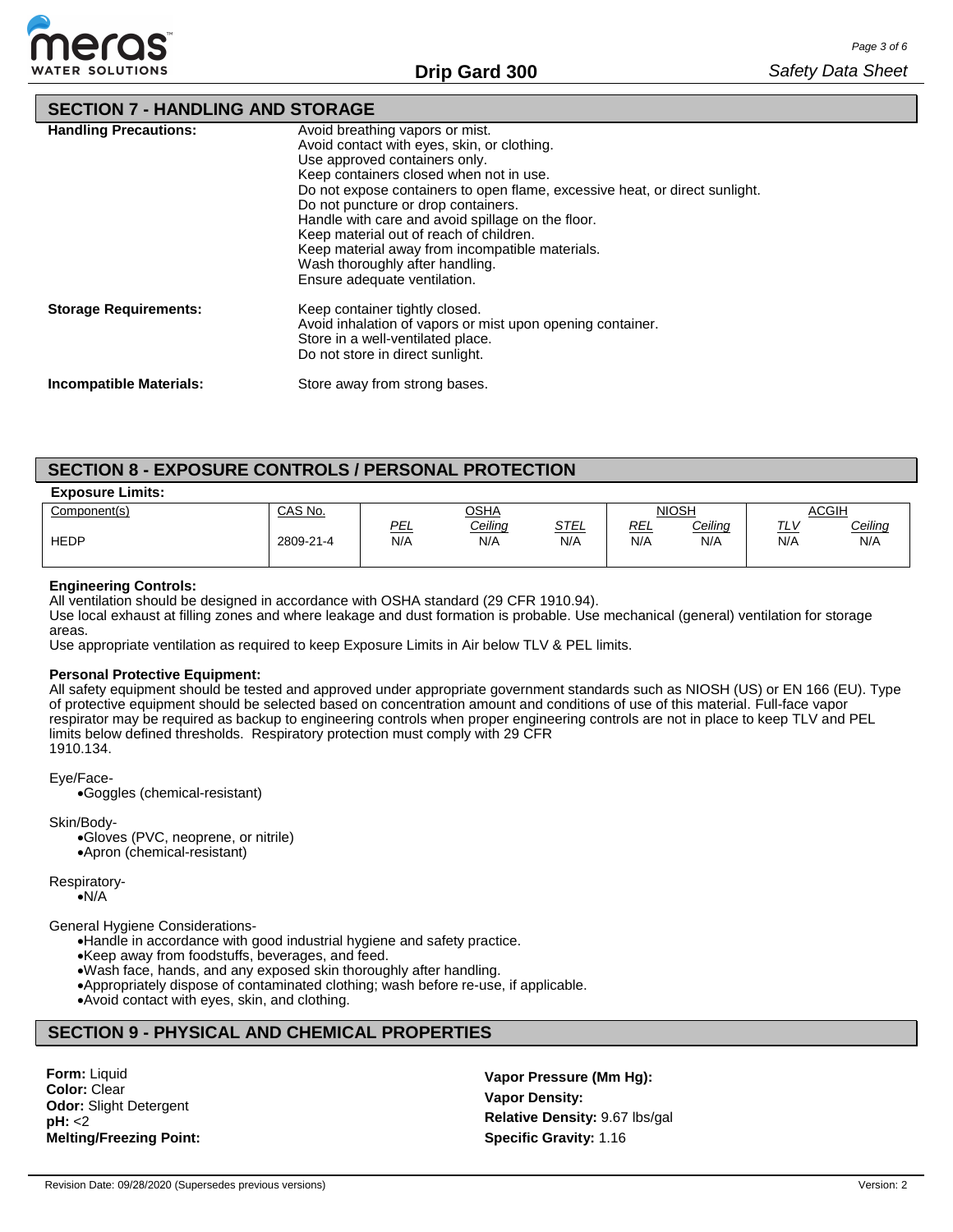

**Initial Boiling Point and Boiling Range: Flash Point:** N/A **Evaporation Rate: Flammability (Solid, Gas): Upper/Lower Flammability or Explosive Limits:**

**Solubility in Water:** 100% **Partition Coefficient (N-Octanol/Water): Auto Ignition Temperature: Decomposition Temperature: Viscosity: Volatiles (% By Weight): Volatile Organic Compounds (VOC's):**

# **SECTION 10 - STABILITY AND REACTIVITY**

**Reactivity:** Not reactive under normal and ambient conditions

**Chemical Stability:** Stable under normal and ambient conditions.

**Possibility of Hazardous Reactions:** No possibility of hazardous reactions known.

**Conditions to Avoid:** Incompatibilities, flames, ignition sources.

**Incompatible Materials:** Strong bases and strong alkali.

**Hazardous Decomposition Products:** None known.

#### **SECTION 11 - TOXICOLOGICAL INFORMATION Routes of Entry:** Eyes, skin, ingestion, dermal absorption. **Acute Toxicity:** Oral Toxicity  $(LD_{50})$ -Dermal Toxicity (LD<sub>50</sub>)-Inhalation Toxicity (LD<sub>50</sub>)-No data available. No data available. No data available. **Primary Eye Irritation: Primary Skin Irritation:** No data available. No data available. **Sensitization:** No data available. **Carcinogenicity:** IARC-ACGIH-NTP-OSHA-**Reproductive Toxicity:** No data available. No component of this product present at levels >=0.1% is identified as a carcinogen or potential carcinogen. No component of this product present at levels  $>=0.1\%$  is identified as a carcinogen or potential carcinogen. No component of this product present at levels >= 0.1% is identified as a carcinogen or potential carcinogen. No data available. **Specific Target Organ Toxicity-Single Exposure:** No data available. **Specific Target Organ Toxicity-Repeated Exposure:** No data available. Aspiration Hazard: No data available.

# **SECTION 12 - ECOLOGICAL INFORMATION**

**Ecotoxicity:**

| EUULUAIUILY.<br>Toxicity to Fish-                       | LD <sub>50</sub> - No data available.<br>$LD_{50}$ - No data available. |  |  |  |
|---------------------------------------------------------|-------------------------------------------------------------------------|--|--|--|
| Toxicity to Daphnia and Other<br>Aquatic Invertebrates- | EC <sub>50</sub> - No data available.                                   |  |  |  |
| <b>Persistence and Degradability:</b>                   | No data available.                                                      |  |  |  |
| <b>Bioaccumulation Potential:</b>                       | No data available.                                                      |  |  |  |
| <b>Mobility in Soil:</b>                                | No data available.                                                      |  |  |  |
| <b>Results of PBT and vPvB</b><br>Assessment:           | Not conducted.                                                          |  |  |  |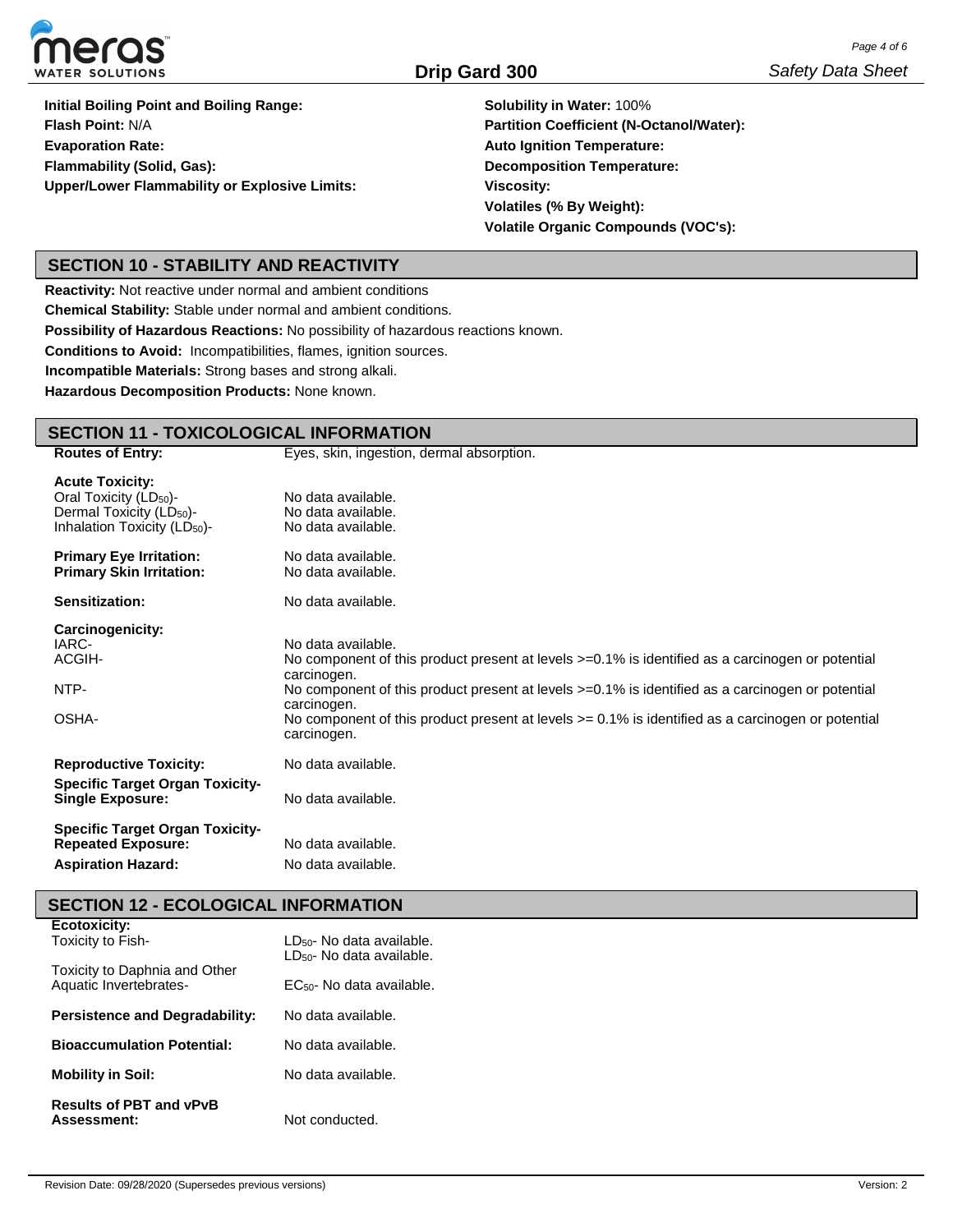

**Other Adverse Effects:** An environmental hazard cannot be excluded in the event of unprofessional handling or disposal. May be harmful to aquatic life.

## **SECTION 13 - DISPOSAL CONSIDERATIONS**

**Recommendation:** Hazardous wastes shall be managed responsibly. Contact a licensed professional waste disposal service to dispose of this material. Do not allow product to reach the sewage system. Disposal must comply will local, state, and federal regulations. Do not discharge effluent containing this product into lakes, streams, ponds, estuaries, oceans, or other waters unless in accordance with the requirements of an NPDES permit.

**Cleansing agent:** Water should be used as a cleansing agent to rinse containers and/or soiled PPE.

## **SECTION 14 - TRANSPORTATION INFORMATION**

## **US DOT**

UN Number: 3265 Class: 8

Packing Group: II

Proper Shipping Name: Corrosive liquid, acidic, organic, n.o.s. (Hydroxyethylidene Diphosphonic Acid, Phosphonic Acid) Marine Pollutant: No

## **IMDG**

UN Number: 3265 Class: 8 Packing Group: II EMS-No.: F-A, S-B Proper Shipping Name: Corrosive liquid, acidic, organic, n.o.s. (Hydroxyethylidene Diphosphonic Acid, Phosphonic Acid)

## **IATA**

UN Number: 3265 Class: 8 Packing Group: II Proper Shipping Name: Corrosive liquid, acidic, organic, n.o.s. (Hydroxyethylidene Diphosphonic Acid, Phosphonic Acid)







# **SECTION 15 - REGULATORY INFORMATION**

### **EPA Registration No.: Cal DPR Registration No.:**

|                           |                                                                                                                                                                                                                                                                                                                               |                 | <b>EPCRA EHS</b> | <b>CERCLA HS</b> | <b>CAA 112r</b> | EPCRA 313 | Prop 65 Listed |
|---------------------------|-------------------------------------------------------------------------------------------------------------------------------------------------------------------------------------------------------------------------------------------------------------------------------------------------------------------------------|-----------------|------------------|------------------|-----------------|-----------|----------------|
| Listed Hazardous Chemical | CAS No.                                                                                                                                                                                                                                                                                                                       | <b>RQ</b> (lbs) | TPQ (lbs)        | RQ (lbs)         | TQ (lbs)        |           |                |
| HEDP                      | 2809-21-4                                                                                                                                                                                                                                                                                                                     | N/A             | N/A              | N/A              | N/A             | N/A       | N/A            |
|                           |                                                                                                                                                                                                                                                                                                                               |                 |                  |                  |                 |           |                |
|                           |                                                                                                                                                                                                                                                                                                                               |                 | Legend           |                  |                 |           |                |
|                           | EPCRA- Emergency Planning and Community Right-to-Know Act<br>CERCLA- Comprehensive Environmental Response, Compensation and Liability Act<br>CAA- Clean Air Act<br><b>RQ- Release Quantity</b><br>TPQ-Threshold Planning Quantity<br><b>EPA- Environmental Protection Agency</b><br>DPR- Department of Pesticide Registration |                 |                  |                  |                 |           |                |

# **SECTION 16 - OTHER INFORMATION**